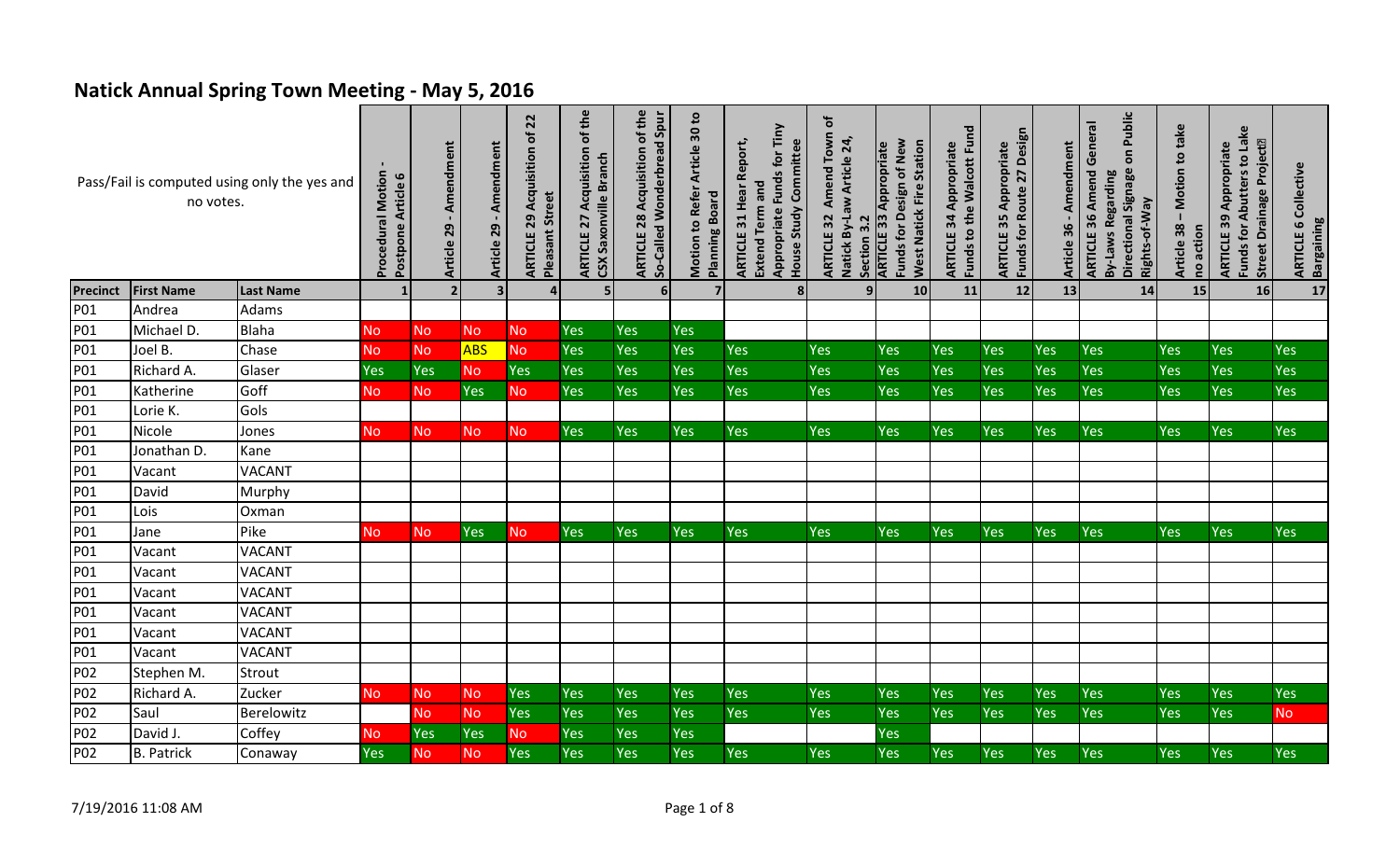|                 | no votes.          | Pass/Fail is computed using only the yes and | <b>Procedural Motion</b><br>Article 6<br>Postpone | - Amendment<br>Article 29 | - Amendment<br>Article 29 | $\overline{2}$<br>đ<br>Acquisition<br><b>Pleasant Street</b><br>29<br>ARTICLE | of the<br>Acquisition<br>CSX Saxonville Branch<br>27<br>ARTICLE | 28 Acquisition of the<br>So-Called Wonderbread Spur<br>ARTICLE | Article 30 to<br>Motion to Refer<br><b>Board</b><br>Planning | Appropriate Funds for Tiny<br>Report,<br>House Study Committee<br>Extend Term and<br>31 Hear<br><b>ARTICLE</b> | đ<br>Amend Town<br>Natick By-Law Article 24,<br>ARTICLE 32<br>$\overline{3}$<br>Section | Funds for Design of New<br><b>West Natick Fire Station</b><br>Appropriate<br>33<br><b>ARTICLE</b> | Funds to the Walcott Fund<br>34 Appropriate<br>ARTICLE | Funds for Route 27 Design<br>Appropriate<br>35<br>ARTICLE | Amendment<br>Article 36 | Public<br><b>ARTICLE 36 Amend General</b><br>$\overline{\mathsf{o}}$<br>Directional Signage<br>By-Laws Regarding<br>Rights-of-Way | Motion to take<br>Article 38<br>no action | Funds for Abutters to Lake<br>Street Drainage Project <sup>[2]</sup><br>Appropriate<br>ARTICLE 39 | 6 Collective<br><b>Bargaining</b><br><b>ARTICLE</b> |
|-----------------|--------------------|----------------------------------------------|---------------------------------------------------|---------------------------|---------------------------|-------------------------------------------------------------------------------|-----------------------------------------------------------------|----------------------------------------------------------------|--------------------------------------------------------------|----------------------------------------------------------------------------------------------------------------|-----------------------------------------------------------------------------------------|---------------------------------------------------------------------------------------------------|--------------------------------------------------------|-----------------------------------------------------------|-------------------------|-----------------------------------------------------------------------------------------------------------------------------------|-------------------------------------------|---------------------------------------------------------------------------------------------------|-----------------------------------------------------|
| <b>Precinct</b> | <b>First Name</b>  | <b>Last Name</b>                             |                                                   | 2 <sup>1</sup>            | $\overline{\mathbf{3}}$   | 4                                                                             | 5 <sub>1</sub>                                                  | 6 <sup>1</sup>                                                 | $\overline{7}$                                               | 8 <sup>1</sup>                                                                                                 | 9 <sub>1</sub>                                                                          | 10                                                                                                | 11                                                     | 12                                                        | 13                      | 14                                                                                                                                | 15                                        | 16                                                                                                | 17                                                  |
| P02             | Paul L             | Dellarocca                                   | <b>No</b>                                         | <b>Yes</b>                | Yes                       | No.                                                                           | Yes                                                             | Yes                                                            | Yes                                                          | Yes                                                                                                            | Yes                                                                                     | <b>Yes</b>                                                                                        | Yes                                                    | Yes                                                       | Yes                     | <b>Yes</b>                                                                                                                        | Yes                                       | <b>Yes</b>                                                                                        | <b>Yes</b>                                          |
| P02             | Glen               | Fitzpatrick                                  |                                                   |                           |                           |                                                                               |                                                                 |                                                                |                                                              |                                                                                                                |                                                                                         |                                                                                                   |                                                        |                                                           |                         |                                                                                                                                   |                                           |                                                                                                   |                                                     |
| P02             | David J.           | Gallo                                        |                                                   |                           |                           |                                                                               |                                                                 |                                                                |                                                              |                                                                                                                |                                                                                         |                                                                                                   |                                                        |                                                           |                         |                                                                                                                                   |                                           |                                                                                                   |                                                     |
| P02             | Charles M.         | Hughes                                       | <b>Yes</b>                                        | No.                       | <b>No</b>                 | Yes                                                                           |                                                                 |                                                                |                                                              |                                                                                                                |                                                                                         |                                                                                                   |                                                        |                                                           |                         |                                                                                                                                   |                                           |                                                                                                   |                                                     |
| P02             | Stephen M.         | Kane                                         |                                                   |                           |                           |                                                                               |                                                                 |                                                                |                                                              |                                                                                                                |                                                                                         |                                                                                                   |                                                        |                                                           |                         |                                                                                                                                   |                                           |                                                                                                   |                                                     |
| P02             | Richard T.         | Montross                                     | <b>No</b>                                         | <b>No</b>                 | <b>No</b>                 | Yes                                                                           | Yes                                                             | Yes                                                            | Yes                                                          | Yes                                                                                                            | Yes                                                                                     | <b>Yes</b>                                                                                        | Yes                                                    | Yes                                                       | Yes                     | Yes                                                                                                                               | Yes                                       | <b>Yes</b>                                                                                        | <b>Yes</b>                                          |
| P02             | Lynne              | Montross                                     | Yes                                               | N <sub>o</sub>            | <b>No</b>                 | Yes                                                                           | Yes                                                             | <b>Yes</b>                                                     | Yes                                                          | Yes                                                                                                            | Yes                                                                                     | <b>Yes</b>                                                                                        | Yes                                                    | Yes                                                       | <b>Yes</b>              | <b>Yes</b>                                                                                                                        | Yes                                       | <b>Yes</b>                                                                                        | <b>Yes</b>                                          |
| P02             | Stephen Edwin      | Robb                                         |                                                   |                           |                           |                                                                               |                                                                 |                                                                |                                                              |                                                                                                                |                                                                                         |                                                                                                   |                                                        |                                                           |                         |                                                                                                                                   |                                           |                                                                                                   |                                                     |
| P02             | Scott              | Spiegel                                      |                                                   |                           |                           |                                                                               |                                                                 |                                                                |                                                              |                                                                                                                |                                                                                         |                                                                                                   |                                                        |                                                           |                         |                                                                                                                                   |                                           |                                                                                                   |                                                     |
| P02             | Christine M.       | Therrien                                     | <b>No</b>                                         | <b>No</b>                 | <b>Yes</b>                | N <sub>o</sub>                                                                | Yes                                                             | <b>Yes</b>                                                     | Yes                                                          | <b>Yes</b>                                                                                                     | Yes                                                                                     | <b>Yes</b>                                                                                        | <b>Yes</b>                                             | Yes                                                       | Yes                     | <b>Yes</b>                                                                                                                        | Yes                                       | <b>Yes</b>                                                                                        | Yes                                                 |
| P02             | Jennifer Davis     | Wirkala                                      | <b>No</b>                                         | <b>No</b>                 | <b>Yes</b>                | <b>No</b>                                                                     | Yes                                                             | <b>Yes</b>                                                     | Yes                                                          |                                                                                                                |                                                                                         | <b>Yes</b>                                                                                        |                                                        |                                                           |                         |                                                                                                                                   |                                           |                                                                                                   |                                                     |
| P02             | <b>Susan Mande</b> | Zucker                                       | N <sub>o</sub>                                    | <b>No</b>                 | No.                       | Yes                                                                           | Yes                                                             | <b>Yes</b>                                                     | Yes                                                          | <b>Yes</b>                                                                                                     | <b>Yes</b>                                                                              | <b>Yes</b>                                                                                        |                                                        | <b>Yes</b>                                                | Yes                     | Yes                                                                                                                               | Yes                                       | <b>Yes</b>                                                                                        | Yes                                                 |
| P02             | Alfred R.          | Doig                                         |                                                   |                           |                           |                                                                               |                                                                 |                                                                |                                                              |                                                                                                                |                                                                                         |                                                                                                   |                                                        |                                                           |                         |                                                                                                                                   |                                           |                                                                                                   |                                                     |
| P03             | Donna Volpe        | Casey                                        | N <sub>o</sub>                                    | N <sub>o</sub>            | Yes                       | Yes                                                                           | Yes                                                             | <b>Yes</b>                                                     | Yes                                                          | <b>Yes</b>                                                                                                     | Yes                                                                                     | <b>Yes</b>                                                                                        | Yes                                                    | Yes                                                       | Yes                     | <b>Yes</b>                                                                                                                        | Yes                                       | <b>Yes</b>                                                                                        | Yes                                                 |
| P03             | Victor P.          | D'Costa                                      |                                                   |                           |                           |                                                                               |                                                                 |                                                                |                                                              |                                                                                                                |                                                                                         |                                                                                                   |                                                        |                                                           |                         |                                                                                                                                   |                                           |                                                                                                   |                                                     |
| P03             | Carol A.           | Delehanty                                    | <b>No</b>                                         | <b>No</b>                 | Yes                       | <b>No</b>                                                                     | Yes                                                             | <b>Yes</b>                                                     | Yes                                                          |                                                                                                                |                                                                                         | <b>Yes</b>                                                                                        |                                                        |                                                           |                         |                                                                                                                                   |                                           |                                                                                                   |                                                     |
| P03             | Sandra J           | Desveaux                                     | <b>No</b>                                         | <b>No</b>                 | No                        | <b>No</b>                                                                     | Yes                                                             | <b>Yes</b>                                                     | Yes                                                          | Yes                                                                                                            | Yes                                                                                     | <b>Yes</b>                                                                                        | <b>Yes</b>                                             | <b>Yes</b>                                                | <b>Yes</b>              | <b>Yes</b>                                                                                                                        | Yes                                       | Yes                                                                                               | Yes                                                 |
| P03             | Leah P.            | Falzone                                      | <b>Yes</b>                                        | Yes                       | <b>Yes</b>                | <b>No</b>                                                                     |                                                                 |                                                                | Yes                                                          | <b>Yes</b>                                                                                                     | Yes                                                                                     | <b>Yes</b>                                                                                        | Yes                                                    | Yes                                                       | Yes                     | Yes                                                                                                                               | Yes                                       | <b>Yes</b>                                                                                        | Yes                                                 |
| P03             | David H.           | Fishman                                      |                                                   |                           |                           |                                                                               |                                                                 |                                                                |                                                              |                                                                                                                |                                                                                         |                                                                                                   |                                                        |                                                           |                         |                                                                                                                                   |                                           |                                                                                                   |                                                     |
| P03             | Charles A.         | Grady                                        | <b>No</b>                                         | <b>Yes</b>                | Yes                       | No.                                                                           | <b>Yes</b>                                                      | Yes                                                            | Yes                                                          | <b>Yes</b>                                                                                                     | Yes                                                                                     | <b>Yes</b>                                                                                        | Yes                                                    | Yes                                                       | <b>Yes</b>              | <b>Yes</b>                                                                                                                        | Yes                                       | <b>Yes</b>                                                                                        | Yes                                                 |
| P03             | Robert M.          | Healey                                       |                                                   |                           |                           |                                                                               |                                                                 |                                                                |                                                              |                                                                                                                |                                                                                         |                                                                                                   |                                                        |                                                           |                         |                                                                                                                                   |                                           |                                                                                                   |                                                     |
| P03             | Judith A.          | Kuhn                                         | <b>No</b>                                         | N <sub>o</sub>            | <b>No</b>                 | Yes                                                                           | Yes                                                             | <b>Yes</b>                                                     |                                                              | Yes                                                                                                            | Yes                                                                                     | Yes                                                                                               | Yes                                                    | <b>Yes</b>                                                | Yes                     | Yes                                                                                                                               | Yes                                       | <b>Yes</b>                                                                                        | <b>Yes</b>                                          |
| P03             | Leonard P.         | Kuhn                                         | <b>No</b>                                         | <b>No</b>                 | <b>No</b>                 | Yes                                                                           | Yes                                                             | Yes                                                            | Yes                                                          | Yes                                                                                                            | Yes                                                                                     | Yes                                                                                               | Yes                                                    | Yes                                                       | No                      | Yes                                                                                                                               | Yes                                       | <b>Yes</b>                                                                                        | Yes                                                 |
| P03             | Joan R.            | Mathews                                      |                                                   |                           |                           |                                                                               |                                                                 |                                                                |                                                              |                                                                                                                |                                                                                         |                                                                                                   |                                                        |                                                           |                         |                                                                                                                                   |                                           |                                                                                                   |                                                     |
|                 | 7/19/2016 11:08 AM |                                              |                                                   |                           |                           |                                                                               |                                                                 |                                                                | Page 2 of 8                                                  |                                                                                                                |                                                                                         |                                                                                                   |                                                        |                                                           |                         |                                                                                                                                   |                                           |                                                                                                   |                                                     |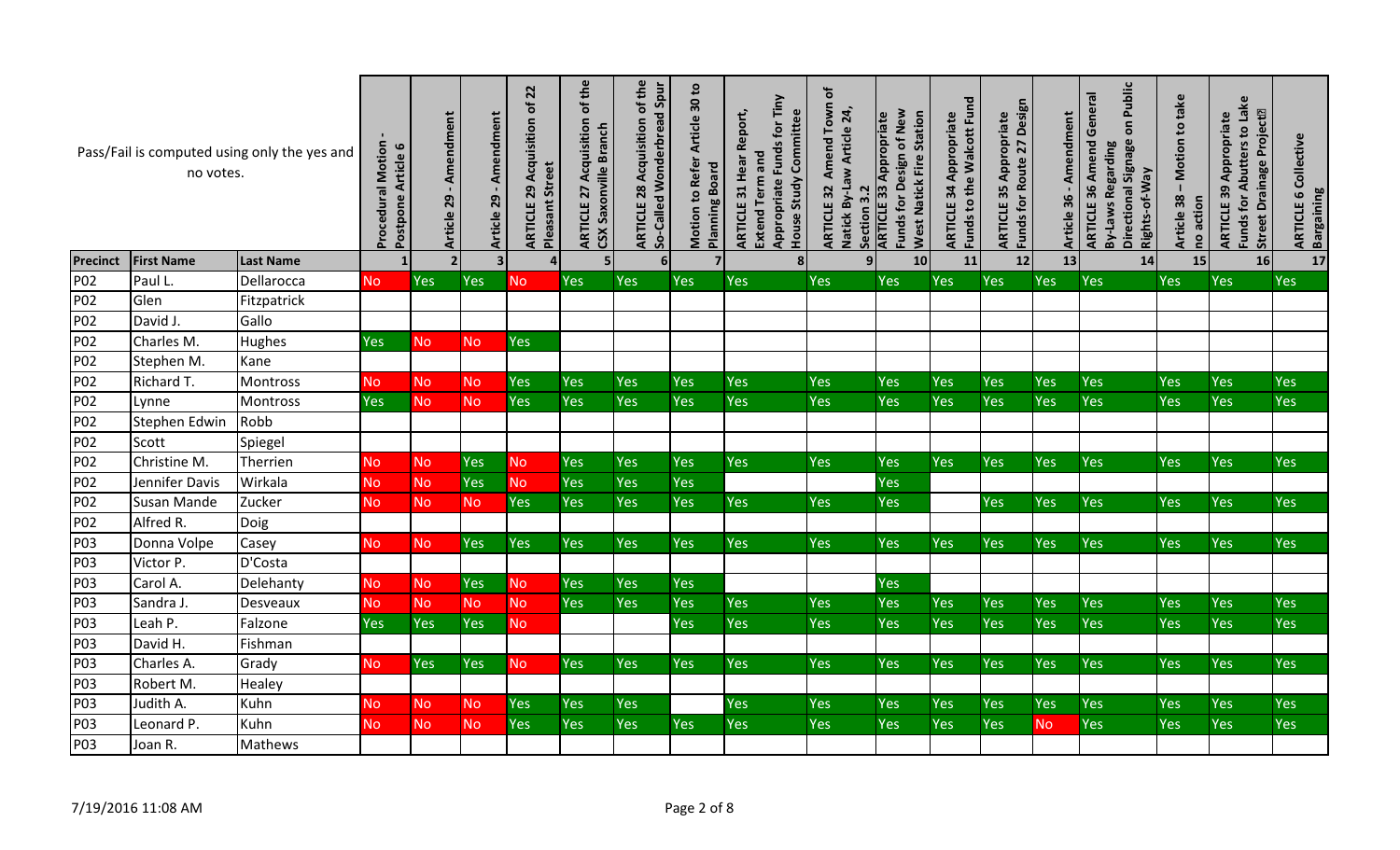|                 | no votes.          | Pass/Fail is computed using only the yes and | <b>Procedural Motion</b><br>Postpone Article 6 | - Amendment<br>Article 29 | Amendment<br>Article 29 | $\overline{2}$<br>đ<br>Acquisition<br><b>Pleasant Street</b><br>29<br>ARTICLE | of the<br>Acquisition<br>CSX Saxonville Branch<br><b>ARTICLE 27</b> | of the<br>So-Called Wonderbread Spur<br>Acquisition<br>28<br>ARTICLE | Motion to Refer Article 30 to<br><b>Planning Board</b> | Appropriate Funds for Tiny<br>Report,<br>House Study Committee<br>Extend Term and<br>31 Hear<br><b>ARTICLE</b> | $\mathbf{p}$<br>Amend Town<br>Natick By-Law Article 24,<br>ARTICLE 32<br>Section 3.2 | Funds for Design of New<br><b>West Natick Fire Station</b><br><b>ARTICLE 33 Appropriate</b> | Funds to the Walcott Fund<br>34 Appropriate<br>ARTICLE | Funds for Route 27 Design<br>Appropriate<br>ARTICLE 35 | Amendment<br>Article 36 - | Public<br><b>ARTICLE 36 Amend General</b><br>$\overline{5}$<br>Directional Signage<br>By-Laws Regarding<br>Rights-of-Way | take<br>Motion to<br>Article 38<br>no action | Funds for Abutters to Lake<br><b>Street Drainage Project<sup>®</sup></b><br>Appropriate<br>ARTICLE 39 | Collective<br><b>Bargaining</b><br>9<br><b>ARTICLE</b> |
|-----------------|--------------------|----------------------------------------------|------------------------------------------------|---------------------------|-------------------------|-------------------------------------------------------------------------------|---------------------------------------------------------------------|----------------------------------------------------------------------|--------------------------------------------------------|----------------------------------------------------------------------------------------------------------------|--------------------------------------------------------------------------------------|---------------------------------------------------------------------------------------------|--------------------------------------------------------|--------------------------------------------------------|---------------------------|--------------------------------------------------------------------------------------------------------------------------|----------------------------------------------|-------------------------------------------------------------------------------------------------------|--------------------------------------------------------|
| <b>Precinct</b> | <b>First Name</b>  | <b>Last Name</b>                             |                                                |                           | 3 <sup>1</sup>          | $\overline{a}$                                                                | 51                                                                  | 6 <sup>1</sup>                                                       | 7 <sup>1</sup>                                         | 8 <sup>1</sup>                                                                                                 | 91                                                                                   | 10                                                                                          | 11                                                     | 12                                                     | 13                        | 14                                                                                                                       | 15                                           | 16                                                                                                    | 17                                                     |
| P03             | Julie M.           | McDonough                                    | Yes                                            | Yes                       | Yes                     | <b>No</b>                                                                     | Yes                                                                 | <b>Yes</b>                                                           | Yes                                                    | <b>Yes</b>                                                                                                     | Yes                                                                                  | Yes                                                                                         | Yes                                                    |                                                        | Yes                       | <b>Yes</b>                                                                                                               | Yes                                          | Yes                                                                                                   | Yes                                                    |
| P03             | Donna M.           | McKenzie                                     | <b>No</b>                                      | <b>No</b>                 | <b>Yes</b>              | Yes                                                                           | Yes                                                                 | Yes                                                                  | Yes                                                    | Yes                                                                                                            | Yes                                                                                  | Yes                                                                                         | Yes                                                    | Yes                                                    | Yes                       | <b>Yes</b>                                                                                                               | Yes                                          | Yes                                                                                                   | Yes                                                    |
| P03             | Andrew J.          | Meyer                                        | <b>No</b>                                      | <b>No</b>                 | N <sub>o</sub>          | Yes                                                                           | Yes                                                                 | <b>Yes</b>                                                           | Yes                                                    |                                                                                                                |                                                                                      |                                                                                             |                                                        |                                                        |                           |                                                                                                                          |                                              |                                                                                                       |                                                        |
| P03             | Ross J             | Rodino                                       |                                                |                           |                         |                                                                               |                                                                     |                                                                      |                                                        |                                                                                                                |                                                                                      |                                                                                             |                                                        |                                                        |                           |                                                                                                                          |                                              |                                                                                                       |                                                        |
| P03             | Robert             | Rowe                                         |                                                | <b>Yes</b>                | <b>Yes</b>              | <b>No</b>                                                                     | Yes                                                                 | <b>Yes</b>                                                           |                                                        | <b>No</b>                                                                                                      | <b>ABS</b>                                                                           | <b>Yes</b>                                                                                  | Yes                                                    | Yes                                                    | Yes                       | Yes                                                                                                                      | <b>No</b>                                    | <b>ABS</b>                                                                                            | <b>Yes</b>                                             |
| P03             | William            | Schoenig                                     | Yes                                            | N <sub>o</sub>            | <b>No</b>               | Yes                                                                           | Yes                                                                 | Yes                                                                  | Yes                                                    | <b>Yes</b>                                                                                                     | Yes                                                                                  | Yes                                                                                         | Yes                                                    | Yes                                                    | Yes                       | Yes                                                                                                                      | Yes                                          | Yes                                                                                                   | Yes                                                    |
| P03             | Bruce D.           | Whitney                                      |                                                |                           |                         |                                                                               |                                                                     |                                                                      |                                                        |                                                                                                                |                                                                                      |                                                                                             |                                                        |                                                        |                           |                                                                                                                          |                                              |                                                                                                       |                                                        |
| P04             | Salvatore A.       | Alessi                                       |                                                |                           |                         |                                                                               |                                                                     |                                                                      |                                                        |                                                                                                                |                                                                                      |                                                                                             |                                                        |                                                        |                           |                                                                                                                          |                                              |                                                                                                       |                                                        |
| P04             | Moire V.           | <b>Balsam</b>                                | <b>Yes</b>                                     | No.                       | <b>No</b>               | <b>Yes</b>                                                                    | Yes                                                                 | <b>Yes</b>                                                           | Yes                                                    | <b>Yes</b>                                                                                                     | Yes                                                                                  | Yes                                                                                         | Yes                                                    | Yes                                                    | Yes                       | <b>Yes</b>                                                                                                               | Yes                                          | Yes                                                                                                   | Yes                                                    |
| P04             | <b>Dirk</b>        | Coburn Jr.                                   |                                                |                           |                         |                                                                               |                                                                     |                                                                      |                                                        |                                                                                                                |                                                                                      |                                                                                             |                                                        |                                                        |                           |                                                                                                                          |                                              |                                                                                                       |                                                        |
| P04             | John A.            | Donovan III                                  |                                                |                           |                         |                                                                               |                                                                     |                                                                      |                                                        |                                                                                                                |                                                                                      |                                                                                             |                                                        |                                                        |                           |                                                                                                                          |                                              |                                                                                                       |                                                        |
| <b>P04</b>      | Diane              | Floyd                                        | Yes                                            | <b>No</b>                 | <b>No</b>               | Yes                                                                           | Yes                                                                 | <b>Yes</b>                                                           | Yes                                                    |                                                                                                                |                                                                                      |                                                                                             |                                                        |                                                        |                           |                                                                                                                          |                                              |                                                                                                       |                                                        |
| P04             | Richard A.         | Foley                                        | <b>No</b>                                      | <b>No</b>                 | <b>No</b>               | Yes                                                                           | Yes                                                                 | <b>Yes</b>                                                           | Yes                                                    | <b>Yes</b>                                                                                                     | Yes                                                                                  | <b>Yes</b>                                                                                  | Yes                                                    | Yes                                                    | Yes                       | <b>Yes</b>                                                                                                               | Yes                                          | Yes                                                                                                   | Yes                                                    |
| P04             | Jonathan H.        | Freedman                                     | Yes                                            | <b>No</b>                 | <b>No</b>               | Yes                                                                           | Yes                                                                 | Yes                                                                  | Yes                                                    | Yes                                                                                                            | Yes                                                                                  | Yes                                                                                         | Yes                                                    | Yes                                                    | Yes                       | Yes                                                                                                                      | Yes                                          | Yes                                                                                                   | Yes                                                    |
| P04             | Rhonda J.          | Garvin-Conaway                               | Yes                                            | <b>No</b>                 | Yes                     | Yes                                                                           | Yes                                                                 | Yes                                                                  | Yes                                                    | <b>Yes</b>                                                                                                     | Yes                                                                                  | Yes                                                                                         | Yes                                                    | Yes                                                    | Yes                       | Yes                                                                                                                      | Yes                                          | Yes                                                                                                   | Yes                                                    |
| P04             | Brianna M.         | Heyde                                        | <b>Yes</b>                                     | <b>No</b>                 | <b>No</b>               | <b>No</b>                                                                     | Yes                                                                 | <b>Yes</b>                                                           | Yes                                                    | <b>Yes</b>                                                                                                     | <b>No</b>                                                                            | Yes                                                                                         | Yes                                                    | Yes                                                    | Yes                       | <b>Yes</b>                                                                                                               | Yes                                          | <b>No</b>                                                                                             | Yes                                                    |
| P04             | Christina E.       | Kruczynski                                   |                                                |                           |                         |                                                                               |                                                                     |                                                                      |                                                        |                                                                                                                |                                                                                      |                                                                                             |                                                        |                                                        |                           |                                                                                                                          |                                              |                                                                                                       |                                                        |
| P04             | Douglas L.         | Landry                                       |                                                |                           |                         |                                                                               |                                                                     |                                                                      |                                                        |                                                                                                                |                                                                                      |                                                                                             |                                                        |                                                        |                           |                                                                                                                          |                                              |                                                                                                       |                                                        |
| P04             | Nancy B.           | Nottonson                                    |                                                |                           |                         |                                                                               |                                                                     |                                                                      |                                                        |                                                                                                                |                                                                                      |                                                                                             |                                                        |                                                        |                           |                                                                                                                          |                                              |                                                                                                       |                                                        |
| P04             | Peter A.           | Nottonson                                    |                                                |                           |                         |                                                                               |                                                                     |                                                                      |                                                        |                                                                                                                |                                                                                      |                                                                                             |                                                        |                                                        |                           |                                                                                                                          |                                              |                                                                                                       |                                                        |
| P04             | Michael J.         | Price                                        |                                                |                           |                         |                                                                               |                                                                     |                                                                      |                                                        |                                                                                                                |                                                                                      |                                                                                             |                                                        |                                                        |                           |                                                                                                                          |                                              |                                                                                                       |                                                        |
| P04             | Barbara Fahey      | Sanchez                                      |                                                |                           |                         |                                                                               |                                                                     |                                                                      |                                                        |                                                                                                                |                                                                                      |                                                                                             |                                                        |                                                        |                           |                                                                                                                          |                                              |                                                                                                       |                                                        |
| P04             | Catherine          | Schellenberg                                 | Yes                                            | <b>No</b>                 | <b>No</b>               | Yes                                                                           | Yes                                                                 | Yes                                                                  | Yes                                                    | Yes                                                                                                            | Yes                                                                                  | Yes                                                                                         | Yes                                                    | Yes                                                    | <b>Yes</b>                | <b>Yes</b>                                                                                                               | Yes                                          | Yes                                                                                                   | Yes                                                    |
| P04             | Daniel C.          | Sohl                                         | <b>ABS</b>                                     | <b>No</b>                 | <b>ABS</b>              | Yes                                                                           | Yes                                                                 | Yes                                                                  | Yes                                                    | Yes                                                                                                            | Yes                                                                                  | Yes                                                                                         | Yes                                                    | Yes                                                    | Yes                       | Yes                                                                                                                      | Yes                                          | Yes                                                                                                   | Yes                                                    |
|                 | 7/19/2016 11:08 AM |                                              |                                                |                           |                         |                                                                               |                                                                     |                                                                      | Page 3 of 8                                            |                                                                                                                |                                                                                      |                                                                                             |                                                        |                                                        |                           |                                                                                                                          |                                              |                                                                                                       |                                                        |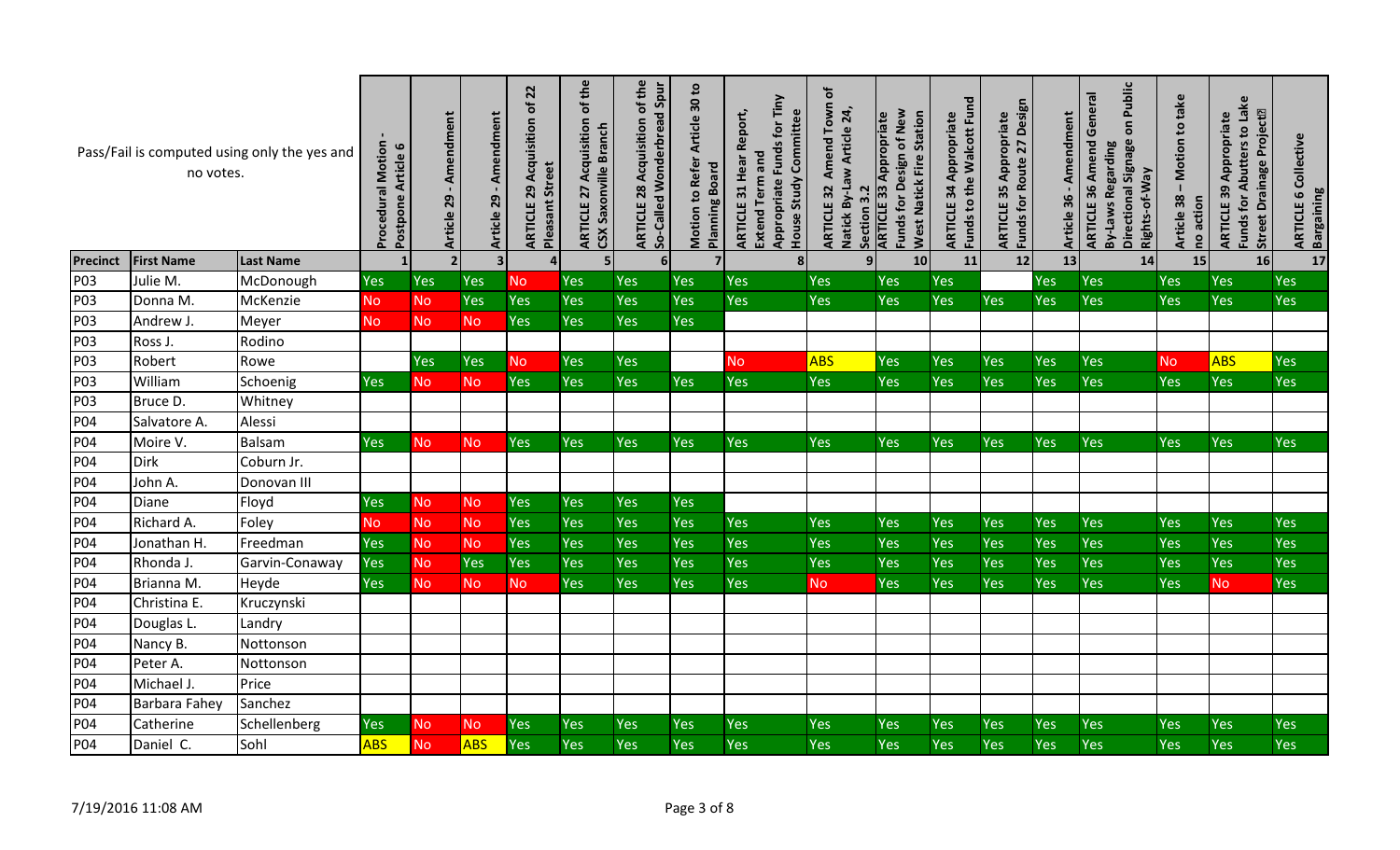|                 | no votes.          | Pass/Fail is computed using only the yes and | <b>Procedural Motion</b><br>Article 6<br>Postpone | Amendment<br>29<br>Article | Amendment<br>29<br><b>Article</b> | 22<br>đ<br>Acquisition<br><b>Pleasant Street</b><br>29<br>ARTICLE | of the<br>Acquisition<br><b>Branch</b><br>Saxonville<br>27<br>ARTICLE<br>CSX | of the<br>So-Called Wonderbread Spur<br>Acquisition<br>28<br><b>ARTICLE</b> | Article 30 to<br><b>Refer</b><br><b>Planning Board</b><br>Motion to | Appropriate Funds for Tiny<br>Report,<br>House Study Committee<br><b>Extend Term and</b><br>Hear<br>31<br>ARTICLE | đ<br>Town<br>Natick By-Law Article 24,<br>Amend<br><b>ARTICLE 32</b><br>$\overline{3}$<br>Section | Funds for Design of New<br><b>West Natick Fire Station</b><br>Appropriate<br><b>ARTICLE 33</b> | Funds to the Walcott Fund<br>Appropriate<br>34<br>ARTICLE | Funds for Route 27 Design<br>Appropriate<br>35<br>ARTICLE | ent<br>endme<br>Ř.<br>36<br><b>Article</b> | Public<br><b>ARTICLE 36 Amend General</b><br>$\overline{\mathbf{5}}$<br><b>Signage</b><br>By-Laws Regarding<br>Rights-of-Way<br>Directional | Motion to take<br>38<br>no action<br><b>Article</b> | Funds for Abutters to Lake<br>Project <sup>[2]</sup><br>Appropriate<br><b>Drainage</b><br>ARTICLE 39<br><b>Street</b> | Collective<br><b>Bargaining</b><br>9<br>ARTICLE |
|-----------------|--------------------|----------------------------------------------|---------------------------------------------------|----------------------------|-----------------------------------|-------------------------------------------------------------------|------------------------------------------------------------------------------|-----------------------------------------------------------------------------|---------------------------------------------------------------------|-------------------------------------------------------------------------------------------------------------------|---------------------------------------------------------------------------------------------------|------------------------------------------------------------------------------------------------|-----------------------------------------------------------|-----------------------------------------------------------|--------------------------------------------|---------------------------------------------------------------------------------------------------------------------------------------------|-----------------------------------------------------|-----------------------------------------------------------------------------------------------------------------------|-------------------------------------------------|
| <b>Precinct</b> | <b>First Name</b>  | <b>Last Name</b>                             |                                                   | 2 <sub>1</sub>             | $\overline{\mathbf{3}}$           | $\overline{a}$                                                    | 5 <sub>1</sub>                                                               | 61                                                                          | $\overline{7}$                                                      | 8 <sup>1</sup>                                                                                                    | 9 <sub>l</sub>                                                                                    | 10                                                                                             | 11                                                        | 12                                                        | 13                                         | 14                                                                                                                                          | 15                                                  | 16                                                                                                                    | 17                                              |
| P04             | Jeanette           | Szretter                                     |                                                   | No.                        | No                                | Yes                                                               | Yes                                                                          | <b>Yes</b>                                                                  | Yes                                                                 | Yes                                                                                                               | Yes                                                                                               | <b>Yes</b>                                                                                     | Yes                                                       | Yes                                                       | Yes                                        | <b>Yes</b>                                                                                                                                  | Yes                                                 | <b>Yes</b>                                                                                                            | <b>Yes</b>                                      |
| <b>P05</b>      | Erica E.           | Ball                                         | N <sub>o</sub>                                    | <b>No</b>                  | <b>No</b>                         | Yes                                                               | Yes                                                                          | <b>Yes</b>                                                                  | Yes                                                                 | Yes                                                                                                               | Yes                                                                                               | Yes                                                                                            | Yes                                                       | Yes                                                       | Yes                                        | Yes                                                                                                                                         | Yes                                                 | <b>Yes</b>                                                                                                            | Yes                                             |
| <b>P05</b>      | Nancy              | Devereaux                                    |                                                   |                            |                                   |                                                                   |                                                                              |                                                                             |                                                                     |                                                                                                                   |                                                                                                   |                                                                                                |                                                           |                                                           |                                            |                                                                                                                                             |                                                     |                                                                                                                       |                                                 |
| P05             | David              | Dorant                                       | No                                                | <b>No</b>                  | <b>No</b>                         | Yes                                                               | Yes                                                                          |                                                                             | Yes                                                                 | <b>Yes</b>                                                                                                        | Yes                                                                                               | <b>Yes</b>                                                                                     | <b>Yes</b>                                                | <b>Yes</b>                                                | Yes                                        | <b>Yes</b>                                                                                                                                  | Yes                                                 | <b>Yes</b>                                                                                                            | <b>Yes</b>                                      |
| P05             | Lawrence L.        | <b>Drolet</b>                                |                                                   |                            |                                   |                                                                   |                                                                              |                                                                             |                                                                     |                                                                                                                   |                                                                                                   |                                                                                                |                                                           |                                                           |                                            |                                                                                                                                             |                                                     |                                                                                                                       |                                                 |
| P05             | Andrew D.          | Eschtruth                                    | Yes                                               | N <sub>o</sub>             | N <sub>o</sub>                    | Yes                                                               | Yes                                                                          | <b>Yes</b>                                                                  | <b>Yes</b>                                                          | Yes                                                                                                               | Yes                                                                                               | <b>Yes</b>                                                                                     | <b>Yes</b>                                                | Yes                                                       | Yes                                        | <b>Yes</b>                                                                                                                                  | Yes                                                 | <b>Yes</b>                                                                                                            | Yes                                             |
| P05             | James L            | Everett                                      | N <sub>o</sub>                                    | <b>No</b>                  | <b>No</b>                         | Yes                                                               | Yes                                                                          | <b>Yes</b>                                                                  | Yes                                                                 | <b>Yes</b>                                                                                                        | Yes                                                                                               | <b>Yes</b>                                                                                     | <b>Yes</b>                                                | <b>Yes</b>                                                | Yes                                        | <b>Yes</b>                                                                                                                                  | Yes                                                 | <b>Yes</b>                                                                                                            | <b>Yes</b>                                      |
| <b>P05</b>      | Amy K.             | Flynn                                        | <b>Yes</b>                                        | <b>No</b>                  | <b>No</b>                         | Yes                                                               | Yes                                                                          | <b>Yes</b>                                                                  | Yes                                                                 |                                                                                                                   |                                                                                                   | Yes                                                                                            |                                                           |                                                           |                                            |                                                                                                                                             |                                                     |                                                                                                                       |                                                 |
| P05             | Todd M.            | Gillenwater                                  | No.                                               | <b>No</b>                  | <b>Yes</b>                        | N <sub>o</sub>                                                    | Yes                                                                          | <b>Yes</b>                                                                  | Yes                                                                 | <b>Yes</b>                                                                                                        | Yes                                                                                               | <b>Yes</b>                                                                                     | Yes                                                       | Yes                                                       | Yes                                        | <b>Yes</b>                                                                                                                                  | Yes                                                 | <b>Yes</b>                                                                                                            | Yes                                             |
| <b>P05</b>      | Kathleen C.        | Joyce                                        |                                                   |                            |                                   |                                                                   |                                                                              |                                                                             |                                                                     |                                                                                                                   |                                                                                                   |                                                                                                |                                                           |                                                           |                                            |                                                                                                                                             |                                                     |                                                                                                                       |                                                 |
| P05             | Andrew W.          | Luke                                         | <b>Yes</b>                                        | <b>No</b>                  | <b>No</b>                         | Yes                                                               | Yes                                                                          | <b>Yes</b>                                                                  | <b>Yes</b>                                                          | <b>Yes</b>                                                                                                        | Yes                                                                                               | <b>Yes</b>                                                                                     | <b>Yes</b>                                                | Yes                                                       | Yes                                        | <b>Yes</b>                                                                                                                                  | Yes                                                 | <b>Yes</b>                                                                                                            | Yes                                             |
| <b>P05</b>      | Harriet S.         | Merkowitz                                    | Yes                                               | <b>No</b>                  | No                                | Yes                                                               | Yes                                                                          | <b>Yes</b>                                                                  | Yes                                                                 | Yes                                                                                                               | Yes                                                                                               | <b>Yes</b>                                                                                     | <b>Yes</b>                                                | Yes                                                       | Yes                                        | Yes                                                                                                                                         | Yes                                                 | <b>Yes</b>                                                                                                            | <b>Yes</b>                                      |
| P05             | Julian J.          | Munnich                                      |                                                   | <b>No</b>                  | <b>No</b>                         | Yes                                                               | Yes                                                                          | <b>Yes</b>                                                                  | Yes                                                                 | Yes                                                                                                               | <b>No</b>                                                                                         | <b>Yes</b>                                                                                     | <b>Yes</b>                                                | N <sub>o</sub>                                            | <b>Yes</b>                                 | <b>Yes</b>                                                                                                                                  | Yes                                                 | <b>No</b>                                                                                                             | Yes                                             |
| P05             | Matthew D.         | Siegel                                       |                                                   |                            |                                   |                                                                   |                                                                              |                                                                             |                                                                     |                                                                                                                   |                                                                                                   |                                                                                                |                                                           |                                                           |                                            |                                                                                                                                             |                                                     |                                                                                                                       |                                                 |
| <b>P05</b>      | Bruce A.           | Snow                                         | <b>No</b>                                         | <b>ABS</b>                 | <b>Yes</b>                        | N <sub>o</sub>                                                    | <b>ABS</b>                                                                   | <b>ABS</b>                                                                  | Yes                                                                 | <b>ABS</b>                                                                                                        | Yes                                                                                               | <b>ABS</b>                                                                                     | <b>No</b>                                                 | <b>No</b>                                                 | <b>ABS</b>                                 | <b>Yes</b>                                                                                                                                  | <b>ABS</b>                                          | <b>Yes</b>                                                                                                            | No                                              |
| P05             | Michael J.         | Sugrue                                       | No.                                               | <b>No</b>                  | N <sub>o</sub>                    | Yes                                                               | Yes                                                                          | <b>Yes</b>                                                                  | <b>Yes</b>                                                          | Yes                                                                                                               | Yes                                                                                               | <b>Yes</b>                                                                                     | <b>Yes</b>                                                | Yes                                                       | Yes                                        | <b>Yes</b>                                                                                                                                  | Yes                                                 | <b>Yes</b>                                                                                                            | <b>Yes</b>                                      |
| <b>P05</b>      | Charlotte          | Swartz                                       |                                                   |                            | <b>No</b>                         | Yes                                                               | Yes                                                                          | <b>Yes</b>                                                                  | Yes                                                                 | Yes                                                                                                               | Yes                                                                                               | <b>Yes</b>                                                                                     | <b>Yes</b>                                                | Yes                                                       | Yes                                        | Yes                                                                                                                                         | Yes                                                 | <b>Yes</b>                                                                                                            | Yes                                             |
| P05             | Diane V.           | Vabulas                                      | <b>No</b>                                         | <b>No</b>                  | <b>No</b>                         | Yes                                                               | Yes                                                                          | <b>Yes</b>                                                                  | Yes                                                                 | <b>Yes</b>                                                                                                        | Yes                                                                                               | <b>Yes</b>                                                                                     | <b>Yes</b>                                                | <b>ABS</b>                                                | Yes                                        | Yes                                                                                                                                         | Yes                                                 | <b>Yes</b>                                                                                                            | <b>Yes</b>                                      |
| <b>P05</b>      | Kenneth E.         | Yang                                         | No                                                | No.                        | N <sub>o</sub>                    | Yes                                                               | Yes                                                                          | <b>Yes</b>                                                                  | Yes                                                                 | Yes                                                                                                               | Yes                                                                                               | <b>Yes</b>                                                                                     | Yes                                                       | Yes                                                       | Yes                                        | Yes                                                                                                                                         | Yes                                                 | <b>Yes</b>                                                                                                            | <b>Yes</b>                                      |
| P06             | Barbara A.         | Chinetti                                     | <b>No</b>                                         | <b>No</b>                  | <b>No</b>                         | Yes                                                               | Yes                                                                          | <b>Yes</b>                                                                  | Yes                                                                 | Yes                                                                                                               | Yes                                                                                               | <b>Yes</b>                                                                                     | Yes                                                       | Yes                                                       | Yes                                        | Yes                                                                                                                                         | Yes                                                 | Yes                                                                                                                   | Yes                                             |
| P06             | Paul E.            | Connolly                                     | No.                                               | <b>No</b>                  | <b>No</b>                         | Yes                                                               | No                                                                           | <b>No</b>                                                                   | Yes                                                                 | <b>No</b>                                                                                                         | Yes                                                                                               | <b>Yes</b>                                                                                     | Yes                                                       | Yes                                                       | Yes                                        | Yes                                                                                                                                         | No.                                                 | <b>Yes</b>                                                                                                            | <b>No</b>                                       |
| P06             | Catherine M.       | Coughlin                                     | Yes                                               | <b>No</b>                  | <b>No</b>                         | Yes                                                               |                                                                              |                                                                             | Yes                                                                 | <b>Yes</b>                                                                                                        | Yes                                                                                               | <b>Yes</b>                                                                                     | Yes                                                       | Yes                                                       | <b>Yes</b>                                 | Yes                                                                                                                                         | Yes                                                 | <b>Yes</b>                                                                                                            | <b>Yes</b>                                      |
| P06             | Nicholas S.        | DiMasi                                       | Yes                                               | <b>No</b>                  | <b>No</b>                         | Yes                                                               | Yes                                                                          | <b>Yes</b>                                                                  | Yes                                                                 | Yes                                                                                                               | Yes                                                                                               | Yes                                                                                            | Yes                                                       | Yes                                                       | Yes                                        | Yes                                                                                                                                         | Yes                                                 | <b>Yes</b>                                                                                                            | Yes                                             |
| P06             | Charlene B.        | Foss                                         | <b>ABS</b>                                        | <b>No</b>                  | <b>No</b>                         | Yes                                                               | Yes                                                                          | Yes                                                                         | Yes                                                                 | Yes                                                                                                               | Yes                                                                                               | Yes                                                                                            | Yes                                                       | Yes                                                       | No                                         | Yes                                                                                                                                         | Yes                                                 | Yes                                                                                                                   | Yes                                             |
|                 | 7/19/2016 11:08 AM |                                              |                                                   |                            |                                   |                                                                   |                                                                              |                                                                             | Page 4 of 8                                                         |                                                                                                                   |                                                                                                   |                                                                                                |                                                           |                                                           |                                            |                                                                                                                                             |                                                     |                                                                                                                       |                                                 |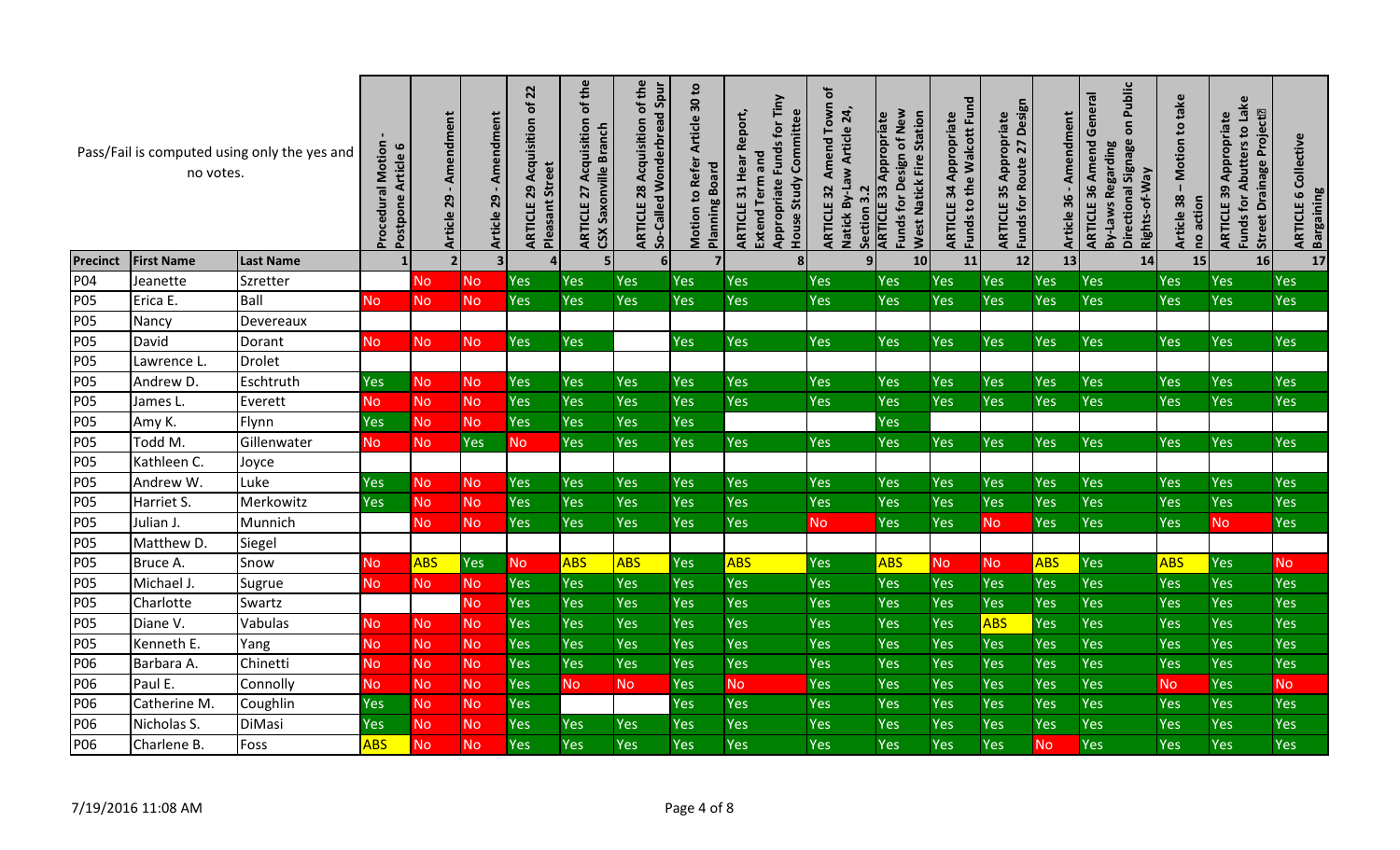|                 | no votes.               | Pass/Fail is computed using only the yes and | <b>Procedural Motion</b><br>Article 6<br>Postpone | Amendment<br>Article 29 | Amendment<br>29<br>Article 2 | 22<br>ð<br>29 Acquisition<br><b>Pleasant Street</b><br>ARTICLE | of the<br>Acquisition<br><b>Branch</b><br>Saxonville<br><b>ARTICLE 27</b><br>css | of the<br>So-Called Wonderbread Spur<br>Acquisition<br>28<br><b>ARTICLE</b> | Article 30 to<br>Refer<br><b>Planning Board</b><br>Motion to | Appropriate Funds for Tiny<br>Report,<br>House Study Committee<br>Extend Term and<br>Hear<br>31<br>ARTICLE | đ<br>Amend Town<br>Natick By-Law Article 24,<br><b>ARTICLE 32</b><br>$\overline{3}$<br>Section | Funds for Design of New<br>West Natick Fire Station<br>Appropriate<br><b>ARTICLE 33</b> | Funds to the Walcott Fund<br>Appropriate<br>34<br><b>ARTICLE</b> | Funds for Route 27 Design<br>Appropriate<br>35<br>ARTICLE | Amendment<br>36<br><b>Article</b> | Public<br>General<br>$\overline{\mathsf{o}}$<br><b>ARTICLE 36 Amend</b><br><b>Signage</b><br><b>By-Laws Regarding</b><br>Rights-of-Way<br>Directional | Motion to take<br>38<br>no action<br><b>Article</b> | Funds for Abutters to Lake<br>Drainage Project <sup>[2]</sup><br>Appropriate<br>ARTICLE 39<br>Street | Collective<br><b>Bargaining</b><br>9<br>ARTICLE |
|-----------------|-------------------------|----------------------------------------------|---------------------------------------------------|-------------------------|------------------------------|----------------------------------------------------------------|----------------------------------------------------------------------------------|-----------------------------------------------------------------------------|--------------------------------------------------------------|------------------------------------------------------------------------------------------------------------|------------------------------------------------------------------------------------------------|-----------------------------------------------------------------------------------------|------------------------------------------------------------------|-----------------------------------------------------------|-----------------------------------|-------------------------------------------------------------------------------------------------------------------------------------------------------|-----------------------------------------------------|------------------------------------------------------------------------------------------------------|-------------------------------------------------|
| <b>Precinct</b> | <b>First Name</b>       | <b>Last Name</b>                             |                                                   |                         | $\overline{\mathbf{3}}$      | 4                                                              | 5                                                                                | 6 <sup>1</sup>                                                              | 7                                                            | 8 <sup>1</sup>                                                                                             | 9 <sub>l</sub>                                                                                 | 10                                                                                      | 11                                                               | 12                                                        | 13                                | 14                                                                                                                                                    | 15                                                  | 16                                                                                                   | 17                                              |
| P06             | Karen A.                | Foster                                       |                                                   |                         |                              |                                                                |                                                                                  |                                                                             |                                                              |                                                                                                            |                                                                                                |                                                                                         |                                                                  |                                                           |                                   |                                                                                                                                                       |                                                     |                                                                                                      |                                                 |
| P06             | William F.              | Gath                                         |                                                   | <b>No</b>               | <b>No</b>                    | Yes                                                            | <b>Yes</b>                                                                       | Yes                                                                         | <b>Yes</b>                                                   | Yes                                                                                                        | Yes                                                                                            | <b>Yes</b>                                                                              | Yes                                                              | Yes                                                       | Yes                               | Yes                                                                                                                                                   | Yes                                                 | <b>Yes</b>                                                                                           | Yes                                             |
| P06             | Carol A.                | Gloff                                        |                                                   |                         |                              |                                                                |                                                                                  |                                                                             |                                                              |                                                                                                            |                                                                                                |                                                                                         |                                                                  |                                                           |                                   |                                                                                                                                                       |                                                     |                                                                                                      |                                                 |
| P06             | Peter S.                | Golden                                       |                                                   | <b>Yes</b>              | <b>ABS</b>                   | Yes                                                            | Yes                                                                              | Yes                                                                         | <b>Yes</b>                                                   | Yes                                                                                                        | Yes                                                                                            |                                                                                         | <b>Yes</b>                                                       | Yes                                                       | Yes                               | <b>Yes</b>                                                                                                                                            | Yes                                                 | <b>Yes</b>                                                                                           | <b>Yes</b>                                      |
| P06             | Michael F.              | Linehan                                      | <b>ABS</b>                                        | <b>No</b>               | <b>No</b>                    | Yes                                                            | Yes                                                                              | Yes                                                                         | <b>Yes</b>                                                   | Yes                                                                                                        | <b>Yes</b>                                                                                     | Yes                                                                                     | Yes                                                              | Yes                                                       | Yes                               | Yes                                                                                                                                                   | Yes                                                 | <b>Yes</b>                                                                                           | <b>Yes</b>                                      |
| P06             | Tony                    | Lista                                        |                                                   |                         |                              |                                                                |                                                                                  |                                                                             |                                                              |                                                                                                            |                                                                                                |                                                                                         |                                                                  |                                                           |                                   |                                                                                                                                                       |                                                     |                                                                                                      |                                                 |
| P06             | Dominic                 | Mirante Jr.                                  |                                                   | <b>Yes</b>              | <b>No</b>                    | Yes                                                            |                                                                                  | <b>Yes</b>                                                                  | <b>Yes</b>                                                   | Yes                                                                                                        | Yes                                                                                            | <b>Yes</b>                                                                              | Yes                                                              | Yes                                                       | Yes                               | <b>Yes</b>                                                                                                                                            | Yes                                                 | <b>Yes</b>                                                                                           | <b>Yes</b>                                      |
| P06             | Nancy A.                | Northgraves                                  | <b>No</b>                                         | N <sub>o</sub>          | <b>No</b>                    | Yes                                                            | Yes                                                                              | <b>Yes</b>                                                                  | Yes                                                          | Yes                                                                                                        | Yes                                                                                            | <b>Yes</b>                                                                              | Yes                                                              | Yes                                                       | Yes                               | Yes                                                                                                                                                   | Yes                                                 | <b>Yes</b>                                                                                           | <b>Yes</b>                                      |
| P06             | Jeanne WilliamsdOstroff |                                              | <b>Yes</b>                                        | <b>No</b>               | <b>No</b>                    | Yes                                                            | Yes                                                                              | <b>Yes</b>                                                                  | <b>Yes</b>                                                   | Yes                                                                                                        | Yes                                                                                            | <b>Yes</b>                                                                              | <b>Yes</b>                                                       | Yes                                                       | Yes                               | Yes                                                                                                                                                   | Yes                                                 | <b>Yes</b>                                                                                           | Yes                                             |
| P06             | Joshua                  | Ostroff                                      | Yes                                               | <b>No</b>               | <b>No</b>                    | Yes                                                            | Yes                                                                              | <b>Yes</b>                                                                  | <b>Yes</b>                                                   | Yes                                                                                                        | <b>Yes</b>                                                                                     | <b>Yes</b>                                                                              | <b>Yes</b>                                                       | Yes                                                       | Yes                               | <b>Yes</b>                                                                                                                                            | Yes                                                 | <b>Yes</b>                                                                                           | <b>Yes</b>                                      |
| P06             | Richard                 | Stephen                                      | Yes                                               | <b>No</b>               | <b>No</b>                    | Yes                                                            | Yes                                                                              | Yes                                                                         |                                                              |                                                                                                            |                                                                                                |                                                                                         |                                                                  |                                                           |                                   |                                                                                                                                                       |                                                     |                                                                                                      |                                                 |
| P06             | Florina R.              | Uyar                                         |                                                   | <b>No</b>               |                              |                                                                |                                                                                  |                                                                             |                                                              |                                                                                                            |                                                                                                |                                                                                         |                                                                  |                                                           |                                   |                                                                                                                                                       |                                                     |                                                                                                      |                                                 |
| P06             | Patrick A.              | Young                                        | <b>Yes</b>                                        | <b>No</b>               | <b>Yes</b>                   | Yes                                                            | Yes                                                                              | <b>Yes</b>                                                                  | <b>Yes</b>                                                   | Yes                                                                                                        | Yes                                                                                            | <b>Yes</b>                                                                              | Yes                                                              | Yes                                                       | Yes                               | Yes                                                                                                                                                   | Yes                                                 | <b>Yes</b>                                                                                           | <b>Yes</b>                                      |
| P07             | <b>Helen Terry</b>      | Checket                                      | No                                                | <b>No</b>               | <b>No</b>                    | Yes                                                            | <b>Yes</b>                                                                       | <b>Yes</b>                                                                  | Yes                                                          | Yes                                                                                                        | Yes                                                                                            | <b>Yes</b>                                                                              | <b>Yes</b>                                                       | Yes                                                       | <b>Yes</b>                        | Yes                                                                                                                                                   | Yes                                                 | <b>Yes</b>                                                                                           | <b>Yes</b>                                      |
| P07             | Joseph B.               | Conway                                       |                                                   |                         |                              |                                                                |                                                                                  |                                                                             |                                                              |                                                                                                            |                                                                                                |                                                                                         |                                                                  |                                                           |                                   |                                                                                                                                                       |                                                     |                                                                                                      |                                                 |
| P07             | Bruce T.                | Evans                                        | N <sub>o</sub>                                    | N <sub>o</sub>          | <b>No</b>                    | Yes                                                            | Yes                                                                              | Yes                                                                         | <b>Yes</b>                                                   | Yes                                                                                                        | Yes                                                                                            | <b>Yes</b>                                                                              | <b>Yes</b>                                                       | Yes                                                       | Yes                               | <b>Yes</b>                                                                                                                                            | Yes                                                 | <b>Yes</b>                                                                                           | <b>Yes</b>                                      |
| <b>P07</b>      | Teresa M.               | Evans                                        |                                                   | <b>No</b>               | <b>Yes</b>                   | Yes                                                            | Yes                                                                              | Yes                                                                         | Yes                                                          | Yes                                                                                                        | <b>Yes</b>                                                                                     | <b>Yes</b>                                                                              | <b>Yes</b>                                                       | Yes                                                       | Yes                               | Yes                                                                                                                                                   | Yes                                                 | <b>Yes</b>                                                                                           | <b>Yes</b>                                      |
| P07             | Brian P.                | Fay                                          | Yes                                               | <b>No</b>               | <b>No</b>                    | Yes                                                            | Yes                                                                              | <b>Yes</b>                                                                  | <b>Yes</b>                                                   | Yes                                                                                                        | Yes                                                                                            | <b>Yes</b>                                                                              | <b>Yes</b>                                                       | Yes                                                       | Yes                               | Yes                                                                                                                                                   | Yes                                                 | <b>Yes</b>                                                                                           | <b>Yes</b>                                      |
| <b>P07</b>      | Paul B.                 | Griesmer                                     | No.                                               | <b>No</b>               | <b>No</b>                    | Yes                                                            | Yes                                                                              | Yes                                                                         | <b>Yes</b>                                                   | Yes                                                                                                        | Yes                                                                                            | <b>Yes</b>                                                                              | Yes                                                              | Yes                                                       | Yes                               | Yes                                                                                                                                                   | Yes                                                 | Yes                                                                                                  | Yes                                             |
| P07             | Randall P.              | Gruber                                       | <b>No</b>                                         | No                      | <b>No</b>                    | Yes                                                            | Yes                                                                              | Yes                                                                         | Yes                                                          | Yes                                                                                                        | Yes                                                                                            | <b>Yes</b>                                                                              | Yes                                                              | Yes                                                       | Yes                               | Yes                                                                                                                                                   | Yes                                                 | Yes                                                                                                  | Yes                                             |
| P07             | Henry W.                | Haugland                                     | No                                                | No.                     | <b>No</b>                    | Yes                                                            | Yes                                                                              | <b>Yes</b>                                                                  | Yes                                                          | Yes                                                                                                        | Yes                                                                                            | <b>Yes</b>                                                                              | Yes                                                              |                                                           | Yes                               | Yes                                                                                                                                                   | Yes                                                 | Yes                                                                                                  | Yes                                             |
| <b>P07</b>      | Dylan                   | Hayre                                        |                                                   |                         |                              |                                                                |                                                                                  |                                                                             |                                                              |                                                                                                            |                                                                                                |                                                                                         |                                                                  |                                                           |                                   |                                                                                                                                                       |                                                     |                                                                                                      |                                                 |
| P07             | Evelyn H.               | Jackson                                      | Yes                                               | <b>No</b>               | <b>No</b>                    | Yes                                                            | Yes                                                                              | Yes                                                                         | Yes                                                          |                                                                                                            |                                                                                                | Yes                                                                                     | Yes                                                              | Yes                                                       | Yes                               | Yes                                                                                                                                                   |                                                     |                                                                                                      | Yes                                             |
| P07             | Nancy E.                | Jennett                                      | No                                                | No                      | <b>No</b>                    | Yes                                                            | Yes                                                                              | Yes                                                                         | Yes                                                          | Yes                                                                                                        | Yes                                                                                            | Yes                                                                                     | Yes                                                              | Yes                                                       | Yes                               | Yes                                                                                                                                                   | Yes                                                 | Yes                                                                                                  | Yes                                             |
|                 | 7/19/2016 11:08 AM      |                                              |                                                   |                         |                              |                                                                |                                                                                  |                                                                             | Page 5 of 8                                                  |                                                                                                            |                                                                                                |                                                                                         |                                                                  |                                                           |                                   |                                                                                                                                                       |                                                     |                                                                                                      |                                                 |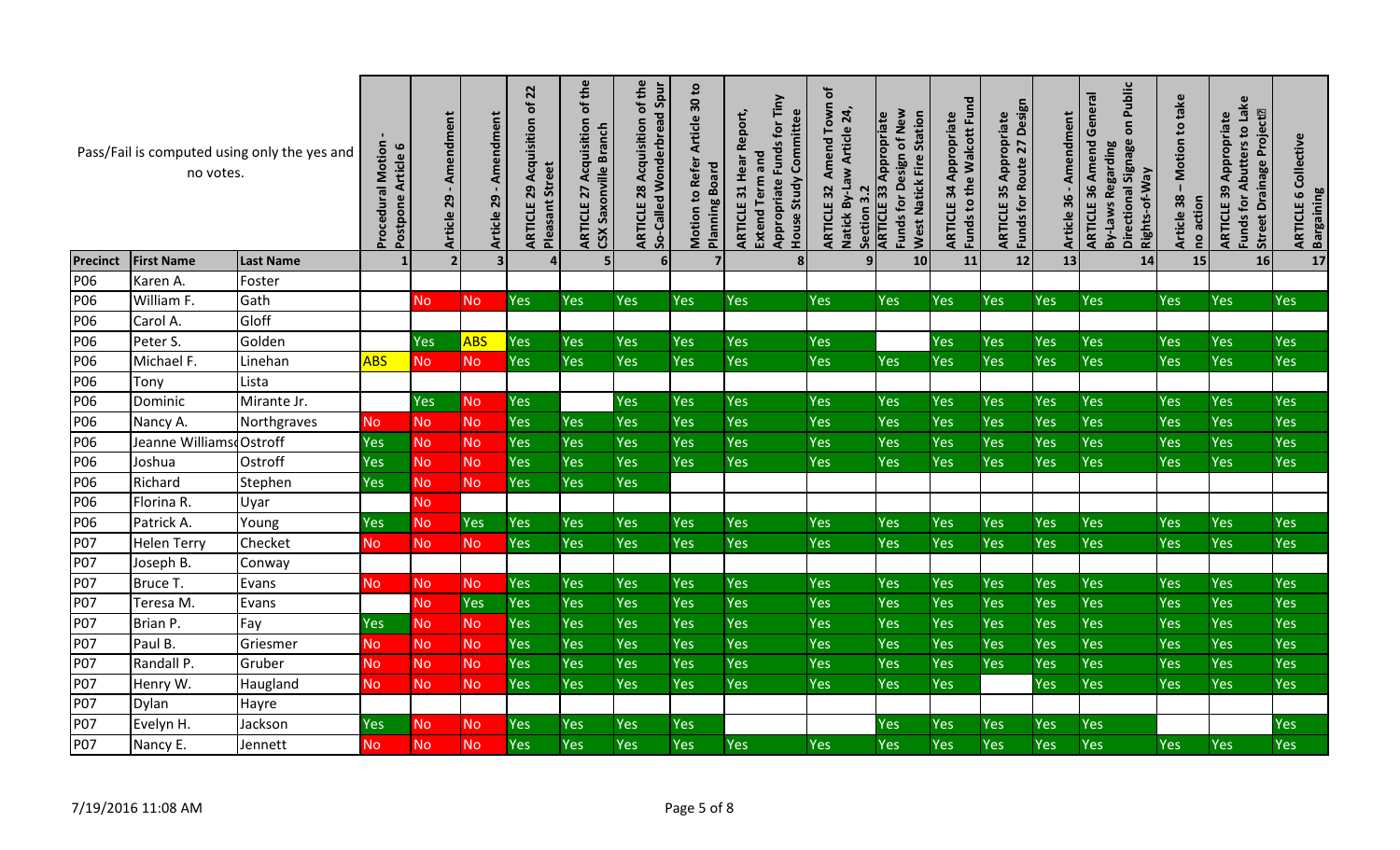|                 | no votes.          | Pass/Fail is computed using only the yes and | <b>Procedural Motion</b><br>Article 6<br>Postpone | - Amendment<br>Article 29 | - Amendment<br>Article 29 | $\overline{2}$<br>đ<br>Acquisition<br><b>Pleasant Street</b><br>29<br>ARTICLE | of the<br>Acquisition<br>CSX Saxonville Branch<br>27<br>ARTICLE | of the<br>So-Called Wonderbread Spur<br>Acquisition<br>ARTICLE 28 | Article 30 to<br>Motion to Refer<br><b>Planning Board</b> | Appropriate Funds for Tiny<br>Report,<br>House Study Committee<br>Extend Term and<br>Hear<br>31<br>ARTICLE | đ<br>Amend Town<br>Natick By-Law Article 24,<br><b>ARTICLE 32</b><br>$\overline{3}$<br>Section | Funds for Design of New<br><b>West Natick Fire Station</b><br>Appropriate<br><b>ARTICLE 33</b> | Funds to the Walcott Fund<br>Appropriate<br>34<br><b>ARTICLE</b> | Funds for Route 27 Design<br>Appropriate<br>35<br>ARTICLE | endment<br>Ř.<br>36<br><b>Article</b> | Public<br><b>ARTICLE 36 Amend General</b><br>$\overline{\mathsf{o}}$<br>Signage<br>By-Laws Regarding<br>Rights-of-Way<br>Directional | Motion to take<br>38<br>no action<br><b>Article</b> | Funds for Abutters to Lake<br><b>Street Drainage Project<sup>p</sup></b><br>Appropriate<br>ARTICLE 39 | <b>ARTICLE 6 Collective</b><br><b>Bargaining</b> |
|-----------------|--------------------|----------------------------------------------|---------------------------------------------------|---------------------------|---------------------------|-------------------------------------------------------------------------------|-----------------------------------------------------------------|-------------------------------------------------------------------|-----------------------------------------------------------|------------------------------------------------------------------------------------------------------------|------------------------------------------------------------------------------------------------|------------------------------------------------------------------------------------------------|------------------------------------------------------------------|-----------------------------------------------------------|---------------------------------------|--------------------------------------------------------------------------------------------------------------------------------------|-----------------------------------------------------|-------------------------------------------------------------------------------------------------------|--------------------------------------------------|
| <b>Precinct</b> | <b>First Name</b>  | <b>Last Name</b>                             |                                                   | 2 <sub>l</sub>            | $\overline{\mathbf{3}}$   |                                                                               | 5 <sub>1</sub>                                                  | 6 <sup>1</sup>                                                    | 7                                                         | 8 <sup>1</sup>                                                                                             | 9 <sub>l</sub>                                                                                 | 10                                                                                             | 11                                                               | 12                                                        | 13                                    | 14                                                                                                                                   | 15                                                  | 16                                                                                                    | 17                                               |
| P07             | Richard            | Jennett Jr.                                  | <b>Yes</b>                                        | <b>Yes</b>                | <b>No</b>                 | Yes                                                                           |                                                                 | <b>Yes</b>                                                        | Yes                                                       | <b>Yes</b>                                                                                                 |                                                                                                | <b>Yes</b>                                                                                     |                                                                  | Yes                                                       | Yes                                   | <b>Yes</b>                                                                                                                           | Yes                                                 |                                                                                                       | Yes                                              |
| P07             | Joseph A.          | Keefe                                        |                                                   |                           |                           |                                                                               |                                                                 |                                                                   |                                                           |                                                                                                            |                                                                                                |                                                                                                |                                                                  |                                                           |                                       |                                                                                                                                      |                                                     |                                                                                                       |                                                  |
| P07             | Anthony A.         | Marini                                       | <b>No</b>                                         | <b>No</b>                 | <b>No</b>                 | Yes                                                                           | Yes                                                             | <b>Yes</b>                                                        | Yes                                                       |                                                                                                            |                                                                                                | <b>Yes</b>                                                                                     |                                                                  |                                                           |                                       |                                                                                                                                      |                                                     |                                                                                                       |                                                  |
| P07             | Paul-Jon           | <b>McNealy</b>                               |                                                   |                           |                           |                                                                               |                                                                 |                                                                   |                                                           |                                                                                                            |                                                                                                |                                                                                                |                                                                  |                                                           |                                       |                                                                                                                                      |                                                     |                                                                                                       |                                                  |
| P07             | Elaine B.          | Ostroff                                      |                                                   | <b>No</b>                 | <b>No</b>                 | Yes                                                                           | <b>Yes</b>                                                      | <b>Yes</b>                                                        | <b>Yes</b>                                                | Yes                                                                                                        | <b>Yes</b>                                                                                     | <b>Yes</b>                                                                                     | <b>Yes</b>                                                       | Yes                                                       | <b>Yes</b>                            | <b>Yes</b>                                                                                                                           | Yes                                                 | <b>Yes</b>                                                                                            | Yes                                              |
| <b>P07</b>      | S. Christopher     | <b>Salis</b>                                 | <b>No</b>                                         |                           | Yes                       | <b>No</b>                                                                     | Yes                                                             | <b>Yes</b>                                                        | Yes                                                       | Yes                                                                                                        | Yes                                                                                            | <b>Yes</b>                                                                                     |                                                                  | <b>Yes</b>                                                | Yes                                   | Yes                                                                                                                                  | Yes                                                 | <b>Yes</b>                                                                                            | Yes                                              |
| <b>P07</b>      | Linda              | Wollschlager                                 | No.                                               | <b>No</b>                 | No.                       | Yes                                                                           | Yes                                                             | <b>Yes</b>                                                        | Yes                                                       | Yes                                                                                                        | Yes                                                                                            | <b>Yes</b>                                                                                     | Yes                                                              | Yes                                                       | Yes                                   | <b>Yes</b>                                                                                                                           | Yes                                                 | <b>Yes</b>                                                                                            | Yes                                              |
| <b>P08</b>      | Mary A.            | Brown                                        | <b>No</b>                                         | <b>No</b>                 | <b>No</b>                 | Yes                                                                           | Yes                                                             | <b>Yes</b>                                                        | Yes                                                       | Yes                                                                                                        | <b>No</b>                                                                                      | Yes                                                                                            | Yes                                                              | Yes                                                       | Yes                                   | Yes                                                                                                                                  | Yes                                                 | <b>No</b>                                                                                             | Yes                                              |
| <b>P08</b>      | James E.           | Brown Jr.                                    | No.                                               | <b>No</b>                 | <b>No</b>                 | Yes                                                                           |                                                                 | <b>Yes</b>                                                        | Yes                                                       | Yes                                                                                                        | <b>No</b>                                                                                      | <b>Yes</b>                                                                                     | Yes                                                              | Yes                                                       | Yes                                   | <b>Yes</b>                                                                                                                           | Yes                                                 | <b>No</b>                                                                                             | Yes                                              |
| <b>P08</b>      | Robert             | Canning                                      |                                                   |                           |                           |                                                                               |                                                                 |                                                                   |                                                           |                                                                                                            |                                                                                                |                                                                                                |                                                                  |                                                           |                                       |                                                                                                                                      |                                                     |                                                                                                       |                                                  |
| <b>P08</b>      | Lawrence           | Delaney                                      |                                                   |                           |                           |                                                                               |                                                                 |                                                                   |                                                           |                                                                                                            |                                                                                                |                                                                                                |                                                                  |                                                           |                                       |                                                                                                                                      |                                                     |                                                                                                       |                                                  |
| <b>P08</b>      | Tass               | Filledes                                     | <b>No</b>                                         | Yes                       | <b>No</b>                 | Yes                                                                           | Yes                                                             | Yes                                                               | Yes                                                       |                                                                                                            |                                                                                                | Yes                                                                                            | Yes                                                              |                                                           |                                       |                                                                                                                                      |                                                     |                                                                                                       |                                                  |
| <b>P08</b>      | Glen B.            | Glater                                       |                                                   |                           |                           |                                                                               |                                                                 |                                                                   |                                                           |                                                                                                            |                                                                                                |                                                                                                |                                                                  |                                                           |                                       |                                                                                                                                      |                                                     |                                                                                                       |                                                  |
| <b>P08</b>      | Marjorie           | Gove                                         |                                                   |                           |                           |                                                                               |                                                                 |                                                                   |                                                           |                                                                                                            |                                                                                                |                                                                                                |                                                                  |                                                           |                                       |                                                                                                                                      |                                                     |                                                                                                       |                                                  |
| <b>P08</b>      | Sara R.            | Hanna                                        | <b>Yes</b>                                        | N <sub>o</sub>            | <b>No</b>                 | Yes                                                                           | Yes                                                             | <b>Yes</b>                                                        | Yes                                                       | <b>Yes</b>                                                                                                 | <b>Yes</b>                                                                                     | <b>Yes</b>                                                                                     | Yes                                                              | Yes                                                       | Yes                                   | <b>Yes</b>                                                                                                                           | Yes                                                 | <b>Yes</b>                                                                                            | <b>Yes</b>                                       |
| <b>P08</b>      | Glynn E.           | Hawley                                       | Yes                                               | <b>No</b>                 | Yes                       | <b>No</b>                                                                     | Yes                                                             | <b>Yes</b>                                                        | Yes                                                       |                                                                                                            |                                                                                                |                                                                                                |                                                                  |                                                           |                                       |                                                                                                                                      |                                                     |                                                                                                       |                                                  |
| <b>P08</b>      | Thomas E.          | Hubbard                                      | Yes                                               | <b>No</b>                 | No                        | Yes                                                                           | Yes                                                             | <b>Yes</b>                                                        | Yes                                                       | Yes                                                                                                        | <b>Yes</b>                                                                                     | <b>Yes</b>                                                                                     | Yes                                                              | <b>Yes</b>                                                | Yes                                   | Yes                                                                                                                                  | Yes                                                 | Yes                                                                                                   | Yes                                              |
| P08             | James              | Lawrence-Archer                              |                                                   |                           | Yes                       | Yes                                                                           | Yes                                                             | <b>Yes</b>                                                        | Yes                                                       | Yes                                                                                                        | Yes                                                                                            | <b>Yes</b>                                                                                     | Yes                                                              | Yes                                                       | Yes                                   | Yes                                                                                                                                  | Yes                                                 | <b>Yes</b>                                                                                            | <b>Yes</b>                                       |
| <b>P08</b>      | Bradford A.        | Moore                                        | No.                                               | N <sub>o</sub>            | No.                       | Yes                                                                           | Yes                                                             | <b>Yes</b>                                                        | Yes                                                       | Yes                                                                                                        | Yes                                                                                            | <b>Yes</b>                                                                                     | Yes                                                              | Yes                                                       | Yes                                   | <b>Yes</b>                                                                                                                           | Yes                                                 | <b>Yes</b>                                                                                            | <b>Yes</b>                                       |
| <b>P08</b>      | Garry M.           | O'Brien                                      |                                                   |                           |                           |                                                                               |                                                                 |                                                                   |                                                           |                                                                                                            |                                                                                                |                                                                                                |                                                                  |                                                           |                                       |                                                                                                                                      |                                                     |                                                                                                       |                                                  |
| <b>P08</b>      | Richard            | Philben                                      | <b>Yes</b>                                        | N <sub>o</sub>            | <b>No</b>                 | Yes                                                                           | <b>Yes</b>                                                      | <b>Yes</b>                                                        | Yes                                                       | <b>Yes</b>                                                                                                 | <b>ABS</b>                                                                                     | <b>Yes</b>                                                                                     | Yes                                                              | Yes                                                       | Yes                                   | Yes                                                                                                                                  | Yes                                                 | <b>ABS</b>                                                                                            | <b>Yes</b>                                       |
| <b>P08</b>      | Susan G.           | Salamoff                                     | Yes                                               | <b>No</b>                 | N <sub>o</sub>            | Yes                                                                           | Yes                                                             | Yes                                                               | Yes                                                       | Yes                                                                                                        | Yes                                                                                            | <b>Yes</b>                                                                                     | Yes                                                              | Yes                                                       | Yes                                   | Yes                                                                                                                                  | Yes                                                 | <b>Yes</b>                                                                                            | <b>Yes</b>                                       |
| P08             | Richard            | Sidney                                       |                                                   |                           |                           |                                                                               |                                                                 |                                                                   |                                                           |                                                                                                            |                                                                                                |                                                                                                |                                                                  |                                                           |                                       |                                                                                                                                      |                                                     |                                                                                                       |                                                  |
| <b>P08</b>      | Gregory R.         | Vitarelli                                    |                                                   |                           |                           |                                                                               |                                                                 |                                                                   |                                                           |                                                                                                            |                                                                                                |                                                                                                |                                                                  |                                                           |                                       |                                                                                                                                      |                                                     |                                                                                                       |                                                  |
|                 | 7/19/2016 11:08 AM |                                              |                                                   |                           |                           |                                                                               |                                                                 |                                                                   | Page 6 of 8                                               |                                                                                                            |                                                                                                |                                                                                                |                                                                  |                                                           |                                       |                                                                                                                                      |                                                     |                                                                                                       |                                                  |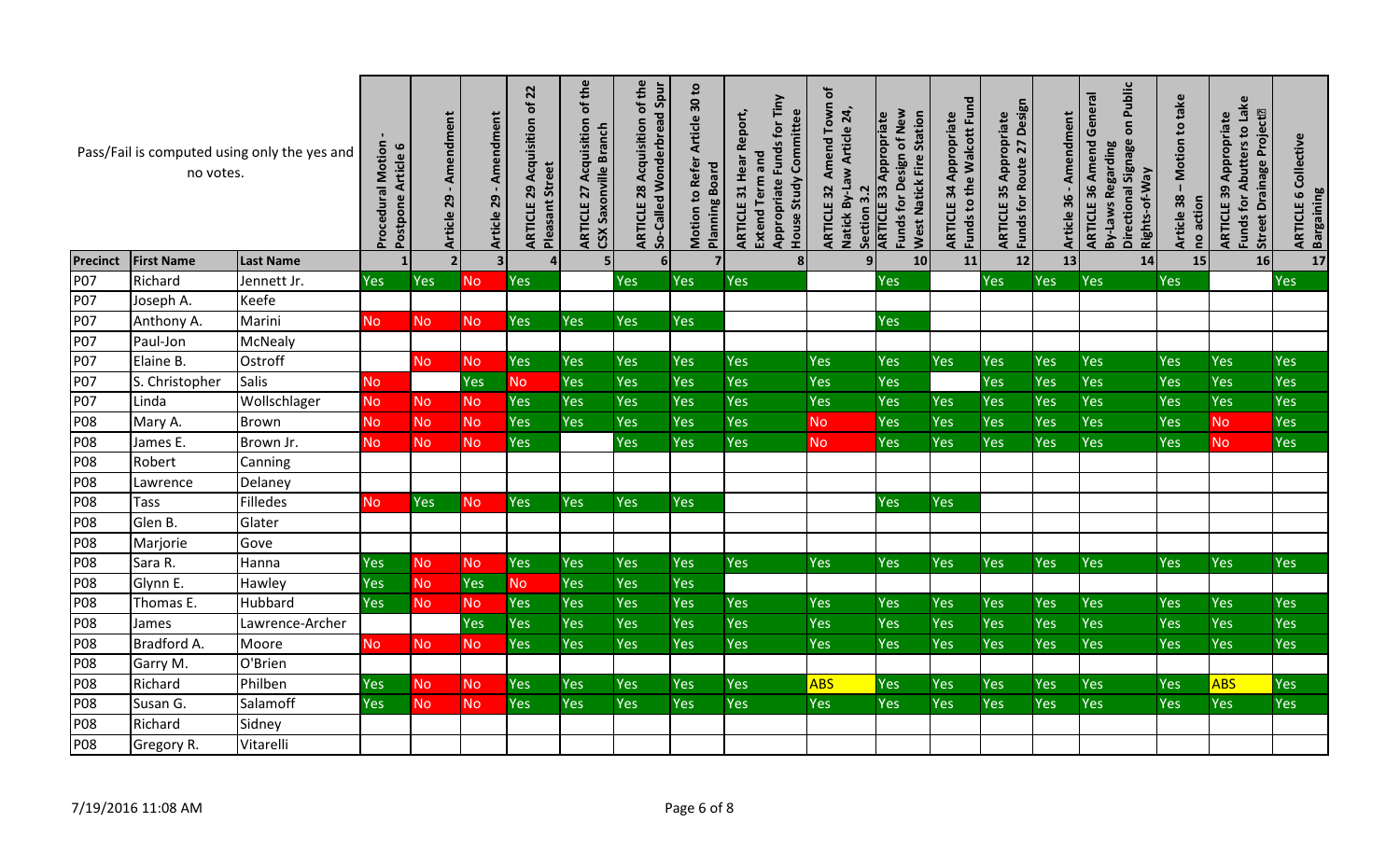|                 | no votes.          | Pass/Fail is computed using only the yes and | <b>Procedural Motion</b><br>Postpone Article 6 | - Amendment<br>Article 29 | Amendment<br>29<br><b>Article</b> | $\overline{2}$<br>৳<br>Acquisition<br><b>Pleasant Street</b><br>29<br>ARTICLE | of the<br>Acquisition<br>CSX Saxonville Branch<br>27<br>ARTICLE | of the<br>So-Called Wonderbread Spur<br>Acquisition<br>28<br>ARTICLE | <b>Motion to Refer Article 30 to</b><br><b>Planning Board</b> | Appropriate Funds for Tiny<br>Report,<br>Committee<br>Extend Term and<br>Hear<br>House Study<br>31<br>ARTICLE | ð<br>Town<br>Natick By-Law Article 24,<br>Amend<br>ARTICLE 32<br>Section 3.2 | Funds for Design of New<br><b>West Natick Fire Station</b><br><b>ARTICLE 33 Appropriate</b> | Funds to the Walcott Fund<br>Appropriate<br>34<br>ARTICLE | Funds for Route 27 Design<br>Appropriate<br>35<br>ARTICLE | Amendment<br>36<br><b>Article</b> | Public<br><b>ARTICLE 36 Amend General</b><br>$\overline{\mathsf{o}}$<br>Directional Signage<br>By-Laws Regarding<br>Rights-of-Way | Motion to take<br>38<br>no action<br><b>Article</b> | Funds for Abutters to Lake<br>Drainage Project <sup>[2]</sup><br>Appropriate<br>ARTICLE 39<br><b>Street</b> | Collective<br><b>Bargaining</b><br>$\mathbf  \omega$<br><b>ARTICLE</b> |
|-----------------|--------------------|----------------------------------------------|------------------------------------------------|---------------------------|-----------------------------------|-------------------------------------------------------------------------------|-----------------------------------------------------------------|----------------------------------------------------------------------|---------------------------------------------------------------|---------------------------------------------------------------------------------------------------------------|------------------------------------------------------------------------------|---------------------------------------------------------------------------------------------|-----------------------------------------------------------|-----------------------------------------------------------|-----------------------------------|-----------------------------------------------------------------------------------------------------------------------------------|-----------------------------------------------------|-------------------------------------------------------------------------------------------------------------|------------------------------------------------------------------------|
| <b>Precinct</b> | <b>First Name</b>  | <b>Last Name</b>                             |                                                |                           | $\overline{\mathbf{3}}$           | $\Delta$                                                                      | 5                                                               | 6 <sup>1</sup>                                                       | $\overline{7}$                                                | 8 <sup>1</sup>                                                                                                | 9                                                                            | 10                                                                                          | 11                                                        | 12                                                        | 13                                | 14                                                                                                                                | 15                                                  | 16                                                                                                          | 17                                                                     |
| P <sub>09</sub> | Wayne A.           | Chouinard                                    |                                                |                           |                                   |                                                                               |                                                                 |                                                                      |                                                               |                                                                                                               |                                                                              |                                                                                             |                                                           |                                                           |                                   |                                                                                                                                   |                                                     |                                                                                                             |                                                                        |
| P09             | Cathleen M.        | Collins                                      |                                                |                           |                                   |                                                                               |                                                                 |                                                                      |                                                               |                                                                                                               |                                                                              |                                                                                             |                                                           |                                                           |                                   |                                                                                                                                   |                                                     |                                                                                                             |                                                                        |
| P09             | Donald P.          | Friswell                                     |                                                |                           |                                   |                                                                               |                                                                 |                                                                      |                                                               |                                                                                                               |                                                                              |                                                                                             |                                                           |                                                           |                                   |                                                                                                                                   |                                                     |                                                                                                             |                                                                        |
| P <sub>09</sub> | Charlotte M.       | Hannon                                       |                                                |                           |                                   |                                                                               |                                                                 |                                                                      |                                                               |                                                                                                               |                                                                              |                                                                                             |                                                           |                                                           |                                   |                                                                                                                                   |                                                     |                                                                                                             |                                                                        |
| P <sub>09</sub> | Kenneth B.         | Hoyt                                         |                                                |                           |                                   |                                                                               |                                                                 |                                                                      |                                                               |                                                                                                               |                                                                              |                                                                                             |                                                           |                                                           |                                   |                                                                                                                                   |                                                     |                                                                                                             |                                                                        |
| P <sub>09</sub> | Edward A.          | Johnson                                      |                                                |                           |                                   |                                                                               |                                                                 |                                                                      |                                                               |                                                                                                               |                                                                              |                                                                                             |                                                           |                                                           |                                   |                                                                                                                                   |                                                     |                                                                                                             |                                                                        |
| P09             | Paul R.            | Joseph                                       | Yes                                            | N <sub>o</sub>            | <b>No</b>                         | Yes                                                                           | Yes                                                             | <b>Yes</b>                                                           | <b>Yes</b>                                                    | <b>Yes</b>                                                                                                    | Yes                                                                          | <b>Yes</b>                                                                                  |                                                           | Yes                                                       | Yes                               | <b>Yes</b>                                                                                                                        | Yes                                                 | Yes                                                                                                         | Yes                                                                    |
| P <sub>09</sub> | Scott A.           | Joseph                                       |                                                |                           |                                   |                                                                               |                                                                 |                                                                      |                                                               |                                                                                                               |                                                                              |                                                                                             |                                                           |                                                           |                                   |                                                                                                                                   |                                                     |                                                                                                             |                                                                        |
| P <sub>09</sub> | Kevin C.           | Keith                                        |                                                |                           |                                   |                                                                               |                                                                 |                                                                      |                                                               |                                                                                                               |                                                                              |                                                                                             |                                                           |                                                           |                                   |                                                                                                                                   |                                                     |                                                                                                             |                                                                        |
| P09             | Sandy              | LaFleur                                      | <b>No</b>                                      | <b>No</b>                 | <b>No</b>                         | Yes                                                                           | Yes                                                             | Yes                                                                  | <b>Yes</b>                                                    | <b>Yes</b>                                                                                                    | <b>Yes</b>                                                                   | <b>Yes</b>                                                                                  | Yes                                                       | Yes                                                       | Yes                               | <b>Yes</b>                                                                                                                        | Yes                                                 | Yes                                                                                                         | Yes                                                                    |
| P <sub>09</sub> | David W.           | Mangan                                       |                                                |                           |                                   |                                                                               |                                                                 |                                                                      |                                                               |                                                                                                               |                                                                              |                                                                                             |                                                           |                                                           |                                   |                                                                                                                                   |                                                     |                                                                                                             |                                                                        |
| P <sub>09</sub> | Theresa M.         | Miller                                       | Yes                                            | <b>No</b>                 | <b>No</b>                         | Yes                                                                           |                                                                 |                                                                      |                                                               |                                                                                                               |                                                                              |                                                                                             |                                                           |                                                           |                                   |                                                                                                                                   |                                                     |                                                                                                             |                                                                        |
| P <sub>09</sub> | Janice L.          | Parsons                                      | Yes                                            | <b>No</b>                 | <b>No</b>                         | Yes                                                                           | Yes                                                             | <b>Yes</b>                                                           | <b>Yes</b>                                                    | <b>Yes</b>                                                                                                    | Yes                                                                          | <b>Yes</b>                                                                                  | Yes                                                       | Yes                                                       | Yes                               | Yes                                                                                                                               | Yes                                                 | <b>Yes</b>                                                                                                  | Yes                                                                    |
| P <sub>09</sub> | Andres C           | Rochwerger                                   | <b>ABS</b>                                     | Yes                       | Yes                               | No.                                                                           | <b>ABS</b>                                                      |                                                                      | Yes                                                           | Yes                                                                                                           |                                                                              | <b>Yes</b>                                                                                  | Yes                                                       |                                                           | Yes                               | Yes                                                                                                                               | Yes                                                 |                                                                                                             |                                                                        |
| P09             | Heather S.         | Seiche                                       | <b>No</b>                                      | <b>No</b>                 | <b>No</b>                         | Yes                                                                           | Yes                                                             | Yes                                                                  | Yes                                                           | <b>Yes</b>                                                                                                    | Yes                                                                          | <b>Yes</b>                                                                                  | Yes                                                       | Yes                                                       | Yes                               | Yes                                                                                                                               | Yes                                                 | <b>Yes</b>                                                                                                  | <b>Yes</b>                                                             |
| P <sub>09</sub> | James M.           | Williamson                                   | <b>No</b>                                      | <b>Yes</b>                | Yes                               | <b>No</b>                                                                     | Yes                                                             | <b>Yes</b>                                                           | Yes                                                           |                                                                                                               | Yes                                                                          | <b>Yes</b>                                                                                  | Yes                                                       | <b>Yes</b>                                                | <b>Yes</b>                        | Yes                                                                                                                               |                                                     | <b>Yes</b>                                                                                                  | <b>Yes</b>                                                             |
| P <sub>09</sub> | Jamie              | Parr                                         | <b>No</b>                                      | <b>No</b>                 | <b>No</b>                         | <b>ABS</b>                                                                    | Yes                                                             | Yes                                                                  | Yes                                                           | Yes                                                                                                           | Yes                                                                          | Yes                                                                                         | Yes                                                       | Yes                                                       | Yes                               | Yes                                                                                                                               | Yes                                                 | <b>Yes</b>                                                                                                  | <b>Yes</b>                                                             |
| P09             | Erica              | Noonan                                       |                                                |                           |                                   |                                                                               |                                                                 |                                                                      |                                                               |                                                                                                               |                                                                              |                                                                                             |                                                           |                                                           |                                   |                                                                                                                                   |                                                     |                                                                                                             |                                                                        |
| P10             | Christine          | Ackerman                                     | Yes                                            | No.                       | No.                               | No.                                                                           | Yes                                                             | <b>Yes</b>                                                           | <b>Yes</b>                                                    | Yes                                                                                                           | Yes                                                                          | <b>Yes</b>                                                                                  | Yes                                                       | Yes                                                       | Yes                               | <b>Yes</b>                                                                                                                        | Yes                                                 | <b>Yes</b>                                                                                                  | <b>Yes</b>                                                             |
| P10             | Robert J.          | Awkward                                      | Yes                                            | <b>No</b>                 | <b>No</b>                         | Yes                                                                           |                                                                 |                                                                      |                                                               | <b>Yes</b>                                                                                                    | Yes                                                                          | <b>Yes</b>                                                                                  | Yes                                                       | <b>Yes</b>                                                | Yes                               |                                                                                                                                   | Yes                                                 | Yes                                                                                                         | Yes                                                                    |
| P10             | Kathleen           | Bacon                                        | Yes                                            | <b>No</b>                 | <b>No</b>                         | Yes                                                                           | Yes                                                             | <b>Yes</b>                                                           | Yes                                                           | Yes                                                                                                           | Yes                                                                          | Yes                                                                                         | Yes                                                       | Yes                                                       | Yes                               | Yes                                                                                                                               | Yes                                                 | Yes                                                                                                         | <b>Yes</b>                                                             |
| P10             | Adam M.            | Berkowitz                                    | Yes                                            | <b>No</b>                 | <b>No</b>                         | <b>Yes</b>                                                                    |                                                                 | Yes                                                                  | Yes                                                           | Yes                                                                                                           | Yes                                                                          | <b>Yes</b>                                                                                  |                                                           | <b>Yes</b>                                                | Yes                               |                                                                                                                                   | <b>Yes</b>                                          | <b>Yes</b>                                                                                                  | <b>Yes</b>                                                             |
| P10             | Edward J.          | Doherty                                      | Yes                                            | <b>No</b>                 | <b>No</b>                         | Yes                                                                           | <b>Yes</b>                                                      | Yes                                                                  | <b>Yes</b>                                                    | Yes                                                                                                           | Yes                                                                          | Yes                                                                                         | Yes                                                       | Yes                                                       | Yes                               | Yes                                                                                                                               | Yes                                                 | Yes                                                                                                         | Yes                                                                    |
| P10             | Christopher A.     | Frail                                        | Yes                                            | <b>No</b>                 | <b>No</b>                         | Yes                                                                           | Yes                                                             | Yes                                                                  | Yes                                                           | Yes                                                                                                           | <b>ABS</b>                                                                   | Yes                                                                                         | Yes                                                       | Yes                                                       | Yes                               | Yes                                                                                                                               | Yes                                                 | <b>ABS</b>                                                                                                  | Yes                                                                    |
|                 | 7/19/2016 11:08 AM |                                              |                                                |                           |                                   |                                                                               |                                                                 |                                                                      | Page 7 of 8                                                   |                                                                                                               |                                                                              |                                                                                             |                                                           |                                                           |                                   |                                                                                                                                   |                                                     |                                                                                                             |                                                                        |